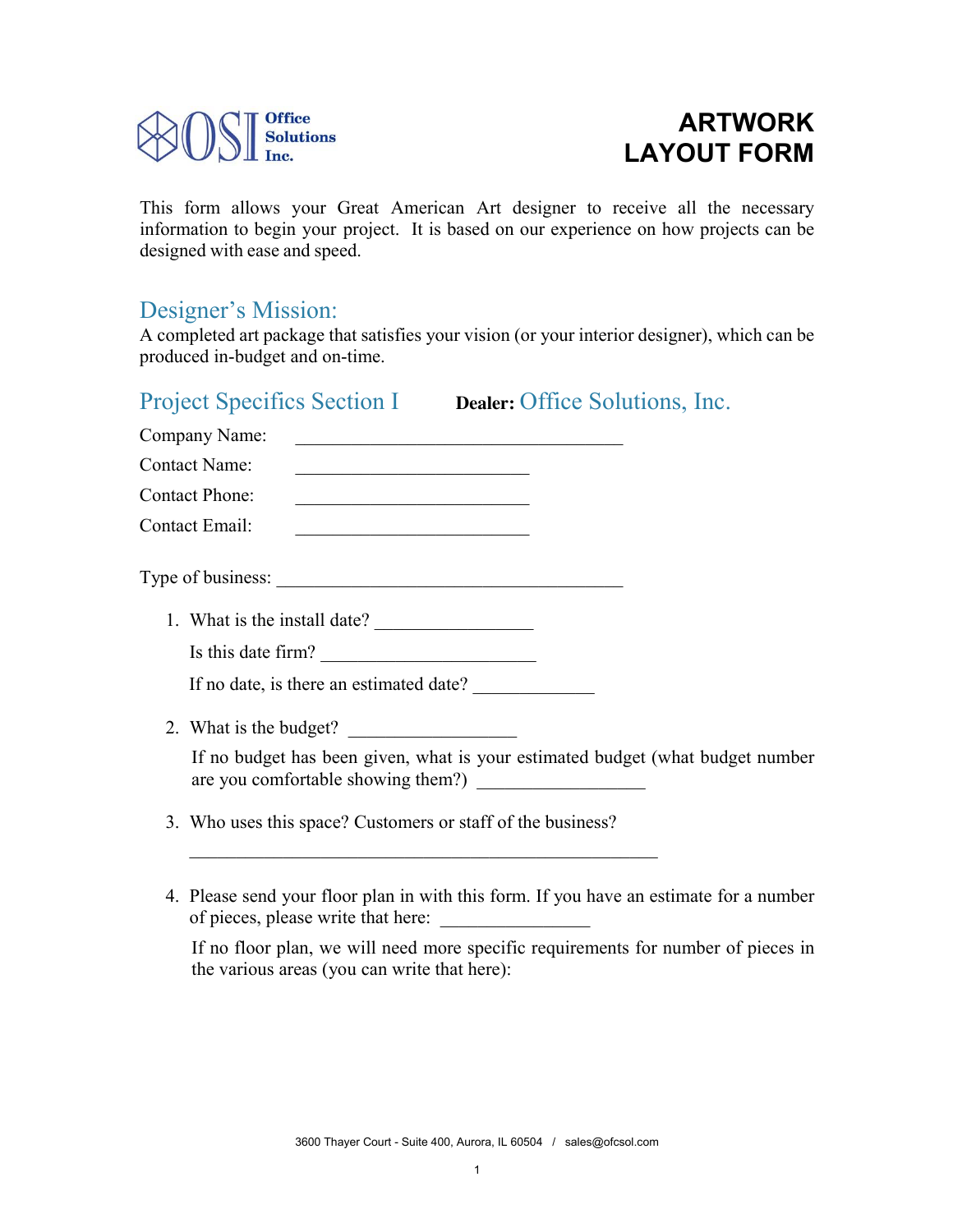## Art Vision Section II

### Imagery:

1. What types of imagery does your company want in this space- it can be a combination. Please check off those that would apply:

Great American Stock Photography

\_\_\_\_Giclee Higher End Photography (Domke, Jorjorian, etc)

Fine Art Prints

\_\_\_\_Limited Edition Prints

\_\_\_\_Originals

\_\_\_\_Other: \_\_\_\_\_\_\_\_\_\_\_\_\_\_\_\_\_\_\_\_\_\_\_\_\_\_\_\_\_

2. What styles of art should we look for? Please check off those that would apply:

#### **Nature Photography: (Healing Art)**

| Landscape<br>Seascape             |  | Botanical (including floral) |
|-----------------------------------|--|------------------------------|
| Animals<br><b>Abstract Nature</b> |  |                              |
|                                   |  |                              |

| Architecture/ Urban Art                  | Cityscapes           |
|------------------------------------------|----------------------|
| Abstract                                 | <b>Local Artists</b> |
| Still Life                               | Florals              |
| Classic Artists (Monet, Renoir, etc)     | Landscape/Seascape   |
| Sports, Leisure: which, if any specifics |                      |
| Regional Art: What region?               |                      |

3. Are there colors we should look for or is it a neutral environment? If so, what colors- generally or specifically is fine:

Please send color boards if any are available.

 $\mathcal{L}_\mathcal{L} = \mathcal{L}_\mathcal{L} = \mathcal{L}_\mathcal{L} = \mathcal{L}_\mathcal{L} = \mathcal{L}_\mathcal{L} = \mathcal{L}_\mathcal{L} = \mathcal{L}_\mathcal{L} = \mathcal{L}_\mathcal{L} = \mathcal{L}_\mathcal{L} = \mathcal{L}_\mathcal{L} = \mathcal{L}_\mathcal{L} = \mathcal{L}_\mathcal{L} = \mathcal{L}_\mathcal{L} = \mathcal{L}_\mathcal{L} = \mathcal{L}_\mathcal{L} = \mathcal{L}_\mathcal{L} = \mathcal{L}_\mathcal{L}$